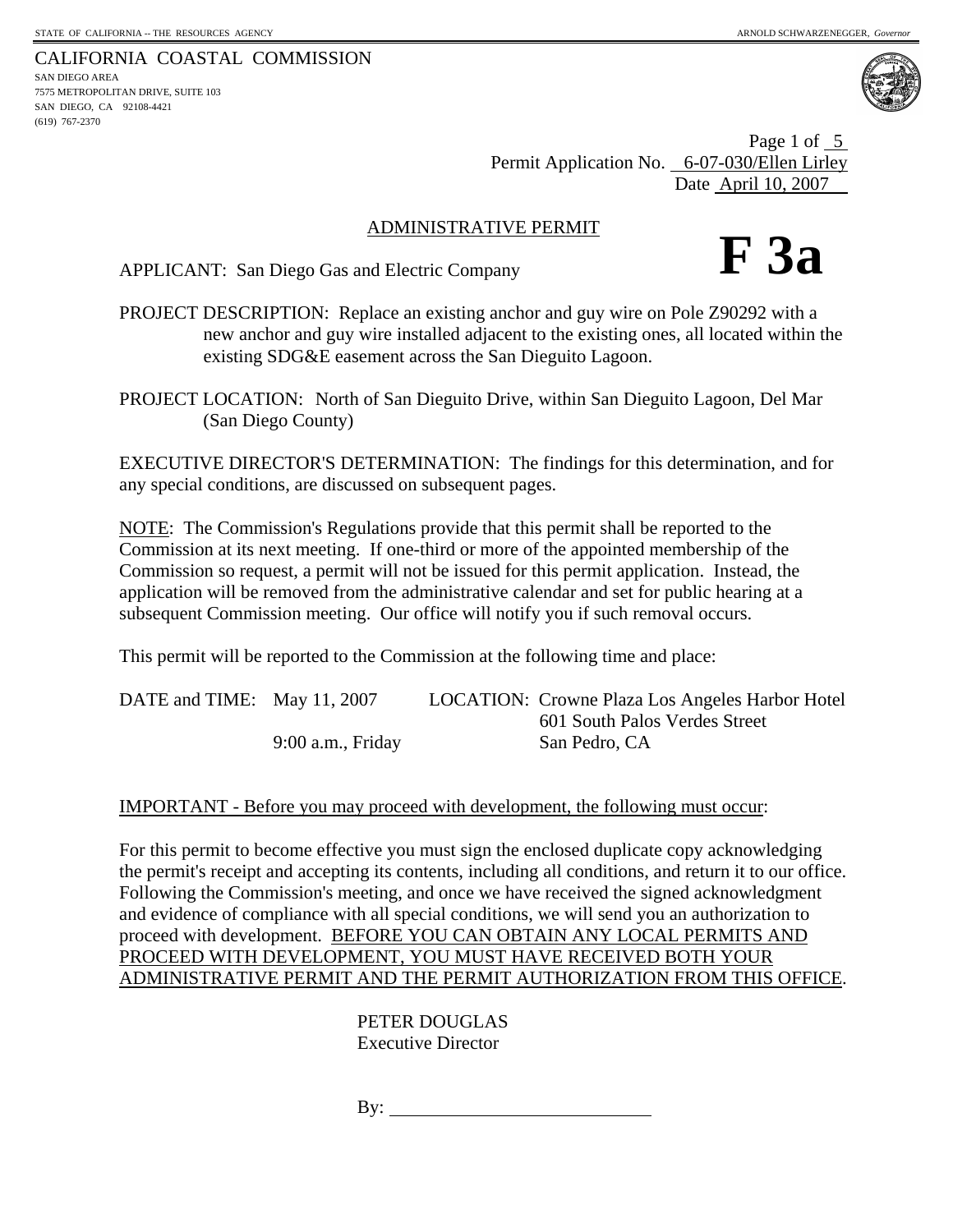## STANDARD CONDITIONS:

- 1. Notice of Receipt and Acknowledgement. The permit is not valid and development shall not commence until a copy of the permit, signed by the permittee or authorized agent, acknowledging receipt of the permit and acceptance of the terms and conditions, is returned to the Commission office.
- 2. Expiration. If development has not commenced, the permit will expire two years from the date on which the Commission voted on the application. Development shall be pursued in a diligent manner and completed in a reasonable period of time. Application for extension of the permit must be made prior to the expiration date.
- 3. Interpretation. Any questions of intent or interpretation of any condition will be resolved by the Executive Director or the Commission.
- 4. Assignment. The permit may be assigned to any qualified person, provided assignee files with the Commission an affidavit accepting all terms and conditions of the permit.
- 5. Terms and Conditions Run with the Land. These terms and conditions shall be perpetual, and it is the intention of the Commission and the permittee to bind all future owners and possessors of the subject property to the terms and conditions.

## EXECUTIVE DIRECTOR'S DETERMINATION (continued):

Pursuant to Public Resources Code Section 30624, the Executive Director hereby determines that the proposed development, subject to Standard and Special Conditions as attached, is in conformity with the provisions of Chapter 3 of the Coastal Act of 1976, will not prejudice the ability of the local government to prepare a Local Coastal Program that is in conformity with the provisions of Chapter 3, and will not have any significant impacts on the environment within the meaning of the California Environmental Quality Act. Any development located between the nearest public road and the sea is in conformity with the public access and public recreation policies of Chapter 3.

The applicant proposes to conduct maintenance activities for an existing wooden electrical transmission pole located within San Dieguito Lagoon by replacing an existing anchor and attached guy wire with new ones. The replacement site is adjacent to the existing site of the anchor. Although the proposed repair and maintenance activity is exempt pursuant to CEQA, the activity is not exempt from coastal development permit requirements because there is the potential for adverse environmental effects. Although the site is located within the City of Del Mar, which has a fully-certified Local Coastal Program (LCP), the work occurs in tidelands that are in the Coastal Commission's original jurisdiction area. As such, the coastal development permit must be processed through the Coastal Commission rather than the City.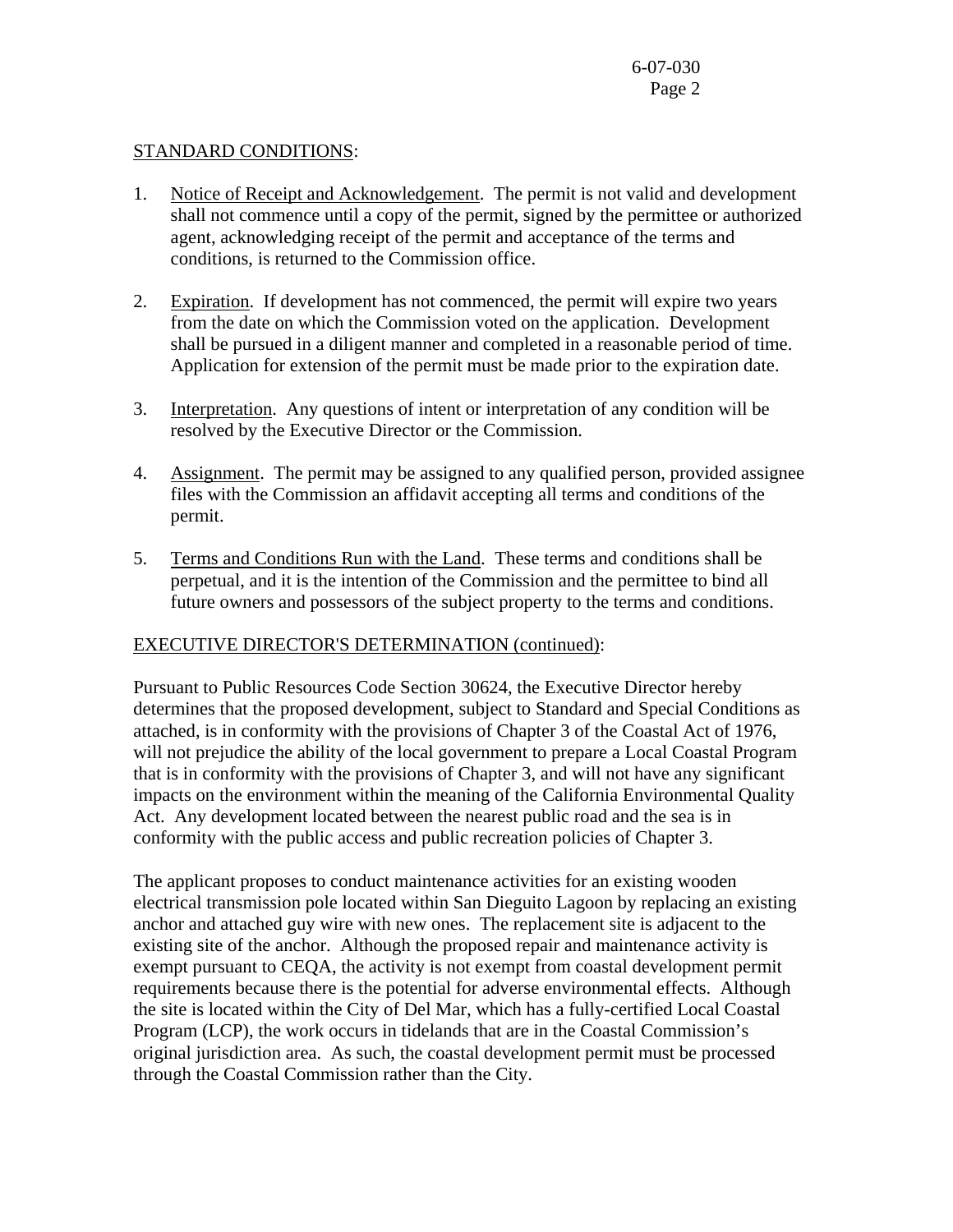Proposed work will include installation of the new anchor and guy wire, and removal of the existing guy wire. The existing below-ground anchor will be left in place to minimize disturbance of the wetland vegetation. The new anchor will be installed using the Manta Ray system, which requires use of a jackhammer and hydraulic compressor and work crews that will operate on foot. The existing pole is located approximately 100 feet north of San Dieguito Drive, and the existing anchor is located approximately 50 feet north of San Dieguito Drive. The replacement anchor will be approximately the same distance from the road as the existing anchor.

The area north of the road consists primarily of good quality salt marsh. Section 30233 of the Coastal Act limits activities in wetlands to only eight allowed uses. One allowed use is an activity that is for incidental public services purposes. The proposed project is routine maintenance of an existing power pole, which would fall under the category of an incidental public service project. Thus, the proposed use is allowed to occur in wetlands pursuant to the Coastal Act.

The applicant estimates there will be approximately 1,248 sq.ft. of temporary wetland impacts in order to perform the required pole maintenance. The work crew will have to make two trips in and out to remove the old guy wire from the pole and attach the new one, and two trips in and out to disconnect the existing guy wire from the old anchor and install the new anchor and guy wire. Estimating a two-foot–wide pathway through the wetlands, and utilizing a different route every time to minimize soil compaction, there is a potential for approximately 1,200 sq.ft. of temporary impact. Added to that is the need to lay plywood over a couple areas to support the jackhammer and compressor, making a total of approximately 1,248 sq.ft. of temporary impact, mostly from trampling. All staging and storage activities will occur within San Dieguito Drive, with no impacts resulting from that aspect of the proposal.

The applicant expects that the area will recover rapidly on its own, with no permanent impacts resulting from the relatively minor project. Special Condition #2 requires a postconstruction wetland survey to determine if any areas have not fully recovered after 90 days. Any remaining temporarily impacted areas must be revegetated at a 1:1 ratio. Although unanticipated, should any permanent impacts occur, the applicant must submit an amendment request to propose mitigation for said impacts at a minimum of a 4:1 ratio. In addition, Special Condition #1 prohibits construction activities between March  $1<sup>st</sup>$  and September  $15<sup>th</sup>$ , as Belding's savannah sparrows are known to nest in the general area.

Although the site is located between the sea and first public road, the proposed development will have no adverse impact on public access. The site is well inland from the beach, and is comprised solely of wetlands. There is no existing public access to either the beach or the lagoon through this area. Nor would public access be encouraged within the wetlands themselves, as the need to protect the sensitive resources would take precedence.

The proposed development, as conditioned, is consistent with all applicable Chapter 3 policies of the Coastal Act. It will continue an existing public utility function (i.e.,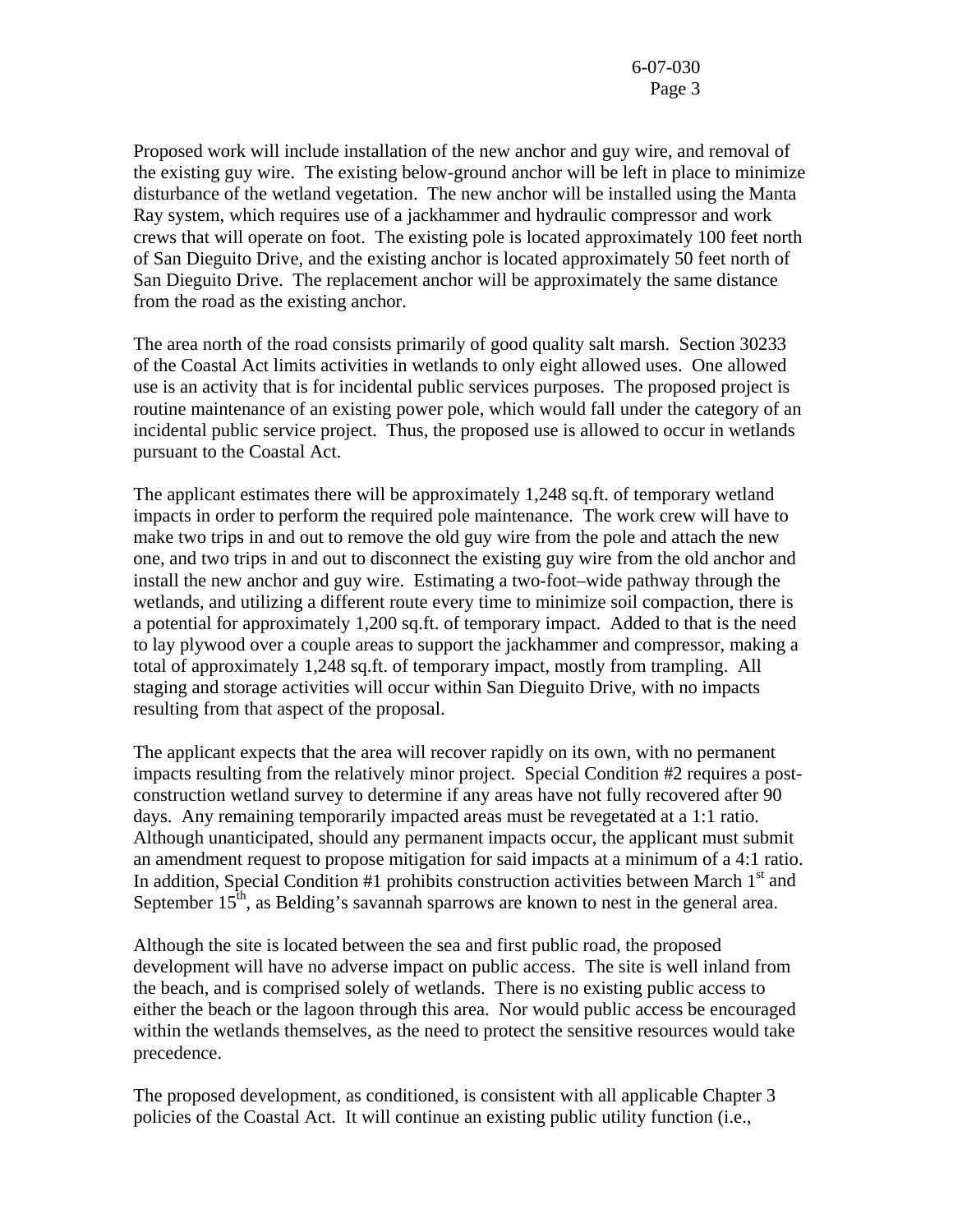transmission of electrical power), and all work will occur within an existing utility easement. There will be no significant alteration of landforms (no grading) and no more impact on visual resources than already occurs with the existing overhead transmission lines. Finally, the proposed development does not effect the City of Del Mar's ability to continue implementation of their certified LCP within all areas of the City under its coastal development permit jurisdiction.

#### SPECIAL CONDITIONS:

 1. Sensitive Species/Timing. To avoid potential impacts to the Belding's savannah sparrow breeding period, construction will not be permitted between the dates of March  $1<sup>st</sup>$  to September  $15<sup>th</sup>$  of any year, unless permitted by the US Fish & wildlife service and/or the California Department of Fish and Game.

 2. Post Construction Survey. The existing condition of the wetland vegetation and substrate at the power pole site has been documented. The extent of impacts to the vegetation and substrate shall be assessed and documented in a post-construction survey 90 days after the completion of the project to determine actual impacts. If no impacts have occurred, no mitigation will be necessary. This will allow for the potential of natural restoration. Mitigation measures will be necessary if any impacts are detected by the 90-day post-construction survey, as follows.

- a. If the 90-day post-construction survey identifies that temporary impacts remain, the area shall be revegetated at a 1:1 ratio.
- b. If the 90-day post-construction survey identifies that permanent wetland impacts have occurred, a permit amendment is required to address the identified impacts. Mitigation shall be provided for any identified permanent wetland impacts at a ratio of not less than 4:1.
- c. The following goals, objectives, and performance standards for any necessary restoration:
- d. Full restoration of all wetland impacts that are identified as temporary, beyond the 90 self-recovery period. Restoration of temporarily impacted areas shall include at a minimum, restoration to before-impact hydrology, removal of all non-native plant species, and replanting with locally collected native wetland species.
- e. Success criteria and final performance monitoring shall provide at least a 90% coverage of areas disturbed by construction activities within 1 year of completion of construction activities.
	- 1. The final design and construction methods that will be used to ensure the restoration sites achieve the defined goals, objectives, and performance standards.